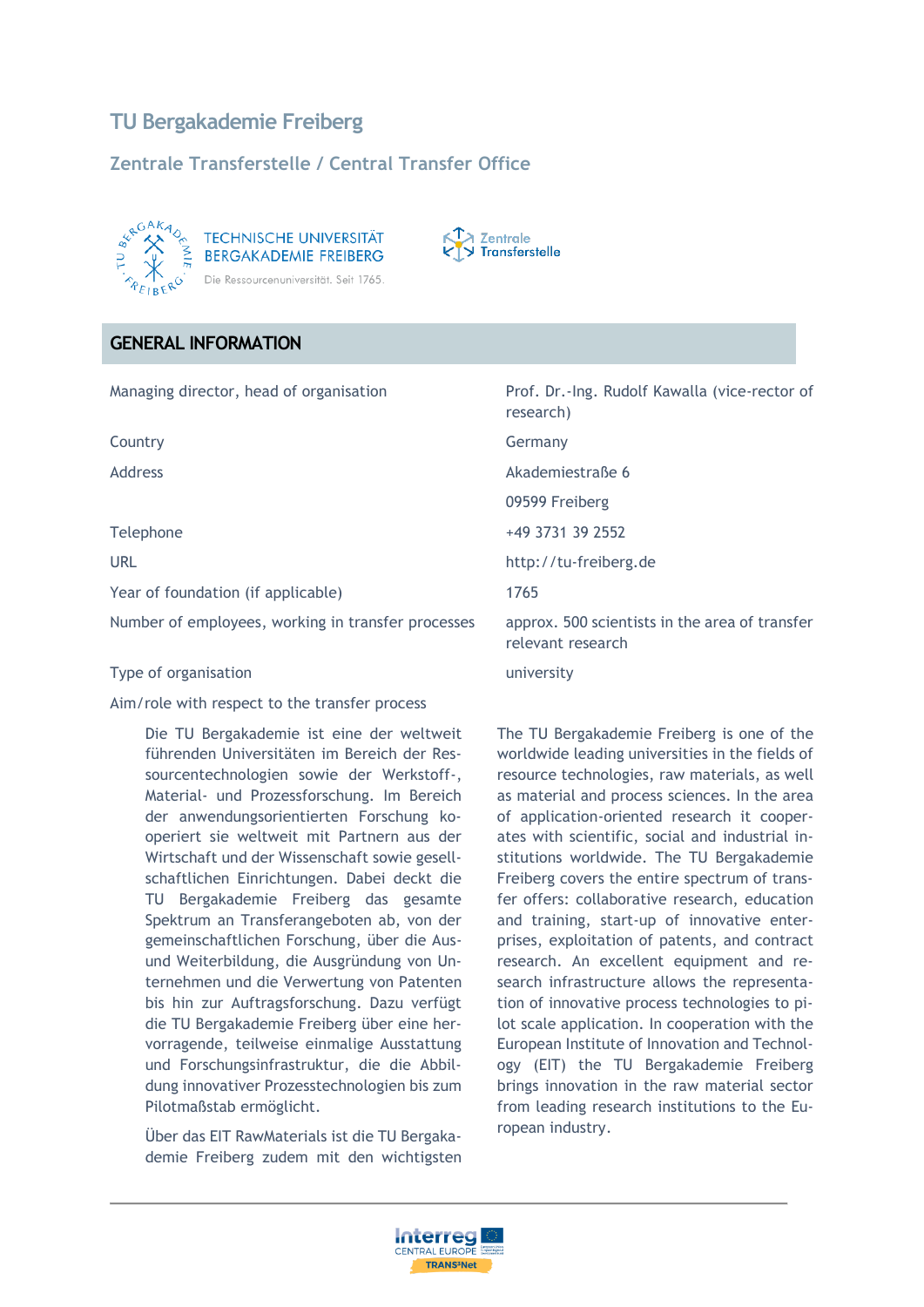Akteuren der europäischen Roh- und Grundstoffindustrie sowie führenden Forschungseinrichtungen vernetzt.

Main area with respect to the key topics

| Ressourcentechnologien, Erkundung, Gewin-<br>Verfahrenstechnik,<br>Aufbereitung,<br>nung,<br>Werkstofftechnologie,<br>Energiewandlung,<br>Energie- und Ressourceneffizienz, Nachhal- | resource technologies, exploration, exploita-<br>tion, processing, process engineering, mate-<br>rials technology, energy conversion, energy<br>and resource efficiency, sustainability |
|--------------------------------------------------------------------------------------------------------------------------------------------------------------------------------------|-----------------------------------------------------------------------------------------------------------------------------------------------------------------------------------------|
| tigkeit<br>Profillinien: Geo - Material - Energie - Umwelt                                                                                                                           | profile: geoscience - material - energy - envi-<br>ronment                                                                                                                              |
| Main contact person for transfer                                                                                                                                                     | Stephan Meschke                                                                                                                                                                         |
| Telephone                                                                                                                                                                            | +49 3731 39-2209                                                                                                                                                                        |
| email                                                                                                                                                                                | transfer@tu-freiberg.de                                                                                                                                                                 |
|                                                                                                                                                                                      |                                                                                                                                                                                         |

## **OFFERED TRANSFER ACTIVITIES**

## **Services in terms of the identification and description of innovative and economically applicable ideas**

- identification of current research results in research institutions, universities (e.g. using technology scouting)
- foster scientists in the description of the exploitable idea, focussed on its application in enterprises; preparation of transfer profiles
- technology assessment according to technical, legal and economic aspects, such as technology maturity level, patentability, standard conformity, necessary licensing procedures)

## **Services in terms of the dissemination of innovative and economically applicable ideas**

#### *Publish and disseminate*

- portfolio of patents: own patents and patents of research institutions, universities
- user-oriented descriptions of the idea (technology), (such as technology offers and technology files)

#### *Publication modes and media*

- various print media
- data-bases, online platforms, websites introducing innovative ideas
- newsletters/RSS
- **brokerage events (events bringing together developers and potential users)/ meetings introduc**ing economically applicable research results
- demonstrators

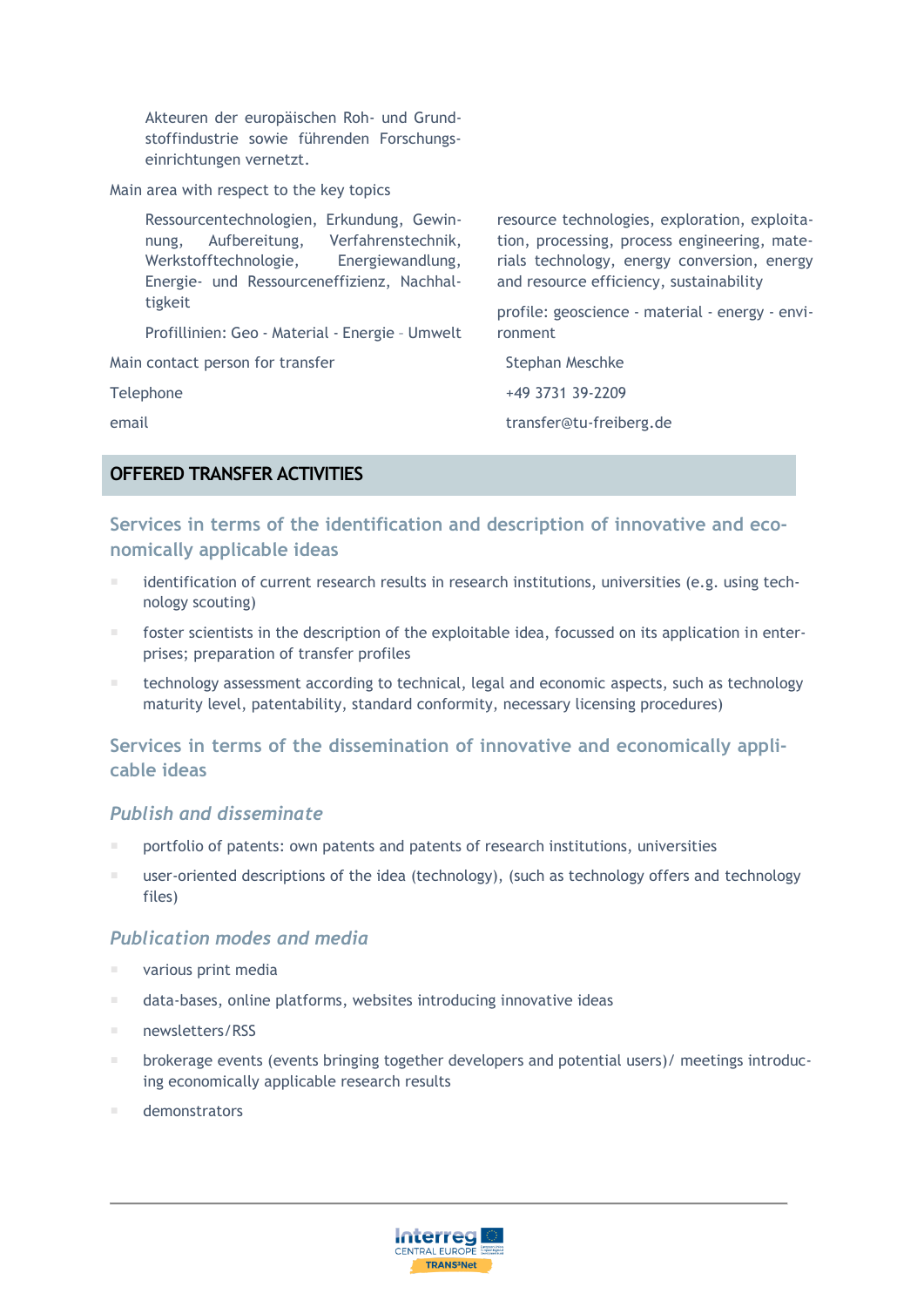## **Services to bring together parties that could be relevant for the application of new ideas and technologies**

- implementation of visits in research institutes or enterprises
- **implementation of meetings, workshops, conferences (e.g. for initiating and intensifying con**tacts between science and business, for discussing detail information about innovative ideas and technologies)
- sub-sequential evaluation of discussions between technology suppliers (similar to licensers) and technology users (similar to licensees), such as finding out whether the partners can go on discussing the technology/ results independently or need additional support
- **F** organisation of topic-specific workshops, fairs or similar activities in order to foster special ideas
- initiating and presenting/ moderating bilateral and subject-specific discussions held by technology suppliers and potential users

## **Services in terms of the preparation of economic exploitation of an (innovative and economically applicable) idea/ technology**

- contract research (e.g. initiating, bringing together the potentially exchanging parties, project management)
- **Fig.** research cooperation
- **E** consulting on technical issues in order to support the final implementation of new technologies or processes in enterprises: (e.g. support for adapting new technologies to the existing equipment in the company)
- consulting to find out and make use of the resources required for the final implementation of new technologies or processes in enterprises (e.g. support in scouting out and canvassing of funding options for the implementation of new technologies in a company, support in the management of licensing procedures)
- concepts for and execution of qualification measures for the future personnel focussed on the exploitable idea/ technology (e.g. conceptual design and implementation of trainings, e-learning, workshops)
- boosting acquisition of financing or funding of the defined transfer (e.g. consulting, bringing potential partners together)
- initiation and supervision of the personnel exchanged between research facilities and enterprises
- spin-off creation by your organisation

## **Services of the economic exploitation of innovative and economically applicable ideas**

- supporting patent exploitation/licensing (e.g. patent search; market analysis, foundation consulting)
- support of licensing (e.g. market analysis, legal consulting)
- supporting implementation of spin-offs based on innovative ideas/ technologies

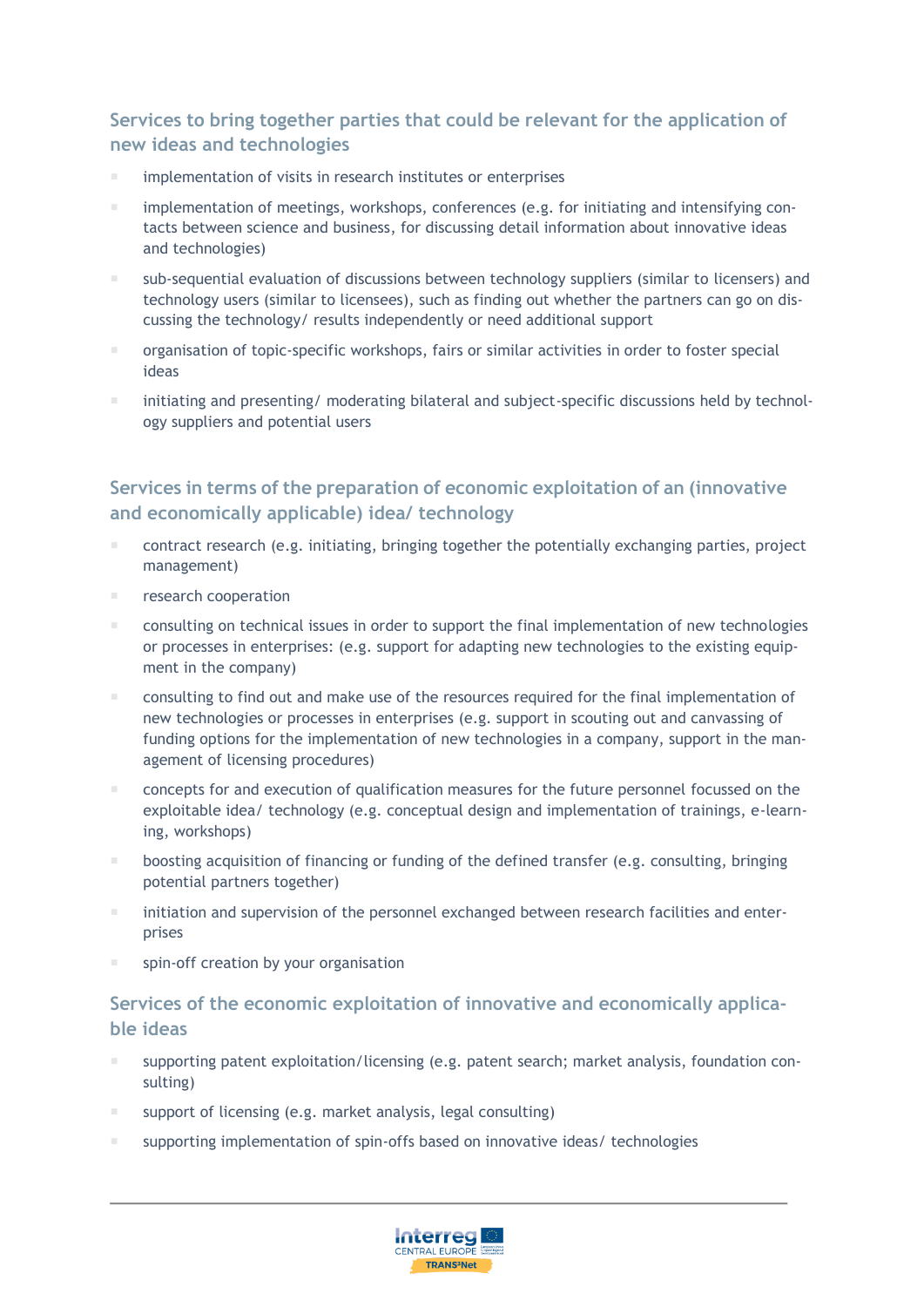## **Services in terms of collective advancement of innovative and economically applicable ideas resp. research fields**

- establishment of institutional structures for the cooperation between science and economy (e.g. endowed chairs, joint research institutions as a kind of public private partnership, associated institutes closely connected with universities)
- initiation and implementation of tools that do not follow an institutional structure (networks, discussion groups, alliances, clusters)
- support to the establishment of students' projects and looking after the students' work in the form of preliminary studies aimed at: the preparation of the implementation of innovative ideas/ new technologies in enterprises; the application of scientific results to tackle with practical problems in enterprises; the detection of deficits and bottlenecks that could make the application of new ideas and technologies in the enterprises difficult

#### **Geographical area of transfer activities and services**

- regional
- national
- cross-border (PL  $\leftarrow \rightarrow$  CZ; PL  $\leftarrow \rightarrow$  GE; CZ  $\leftarrow \rightarrow$  GE)
- european-wide
- world-wide

#### **TARGET GROUPS**

#### **Kind of organisation**

 organisations offering or developing innovative ideas/ new technologies and organisations demanding for innovative ideas or new technologies

#### **Businesses of target groups**

- mining and quarrying
- manufacturing
- **E** electricity, gas, steam and air conditioning supply
- water supply; sewerage, waste management and remediation activities
- $\blacksquare$  construction
- **professional, scientific and technical activities**
- **Phints** public administration and defence; compulsory social security
- **E** education

#### **Number of employees of target group organisation(s)**

- $\sim 10$
- $10 99$
- 100 499